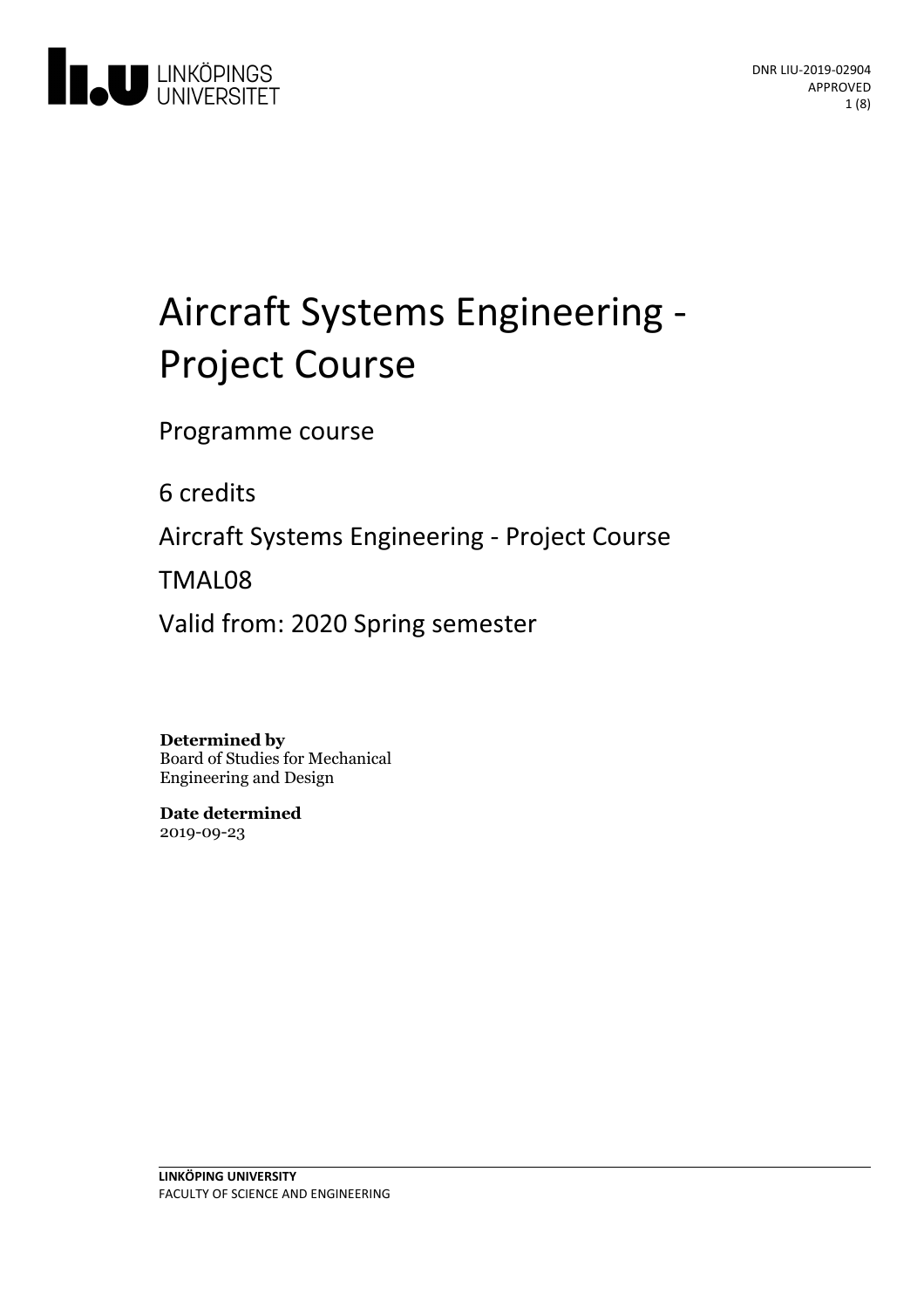# Main field of study

Aeronautical Engineering, Mechanical Engineering

# Course level

Second cycle

## Advancement level

A1X

## Course offered for

- Master's Programme in Aeronautical Engineering
- Mechanical Engineering, M Sc in Engineering

## Entry requirements

This course concludes a master profile for the M and AER program and it is required that the student has already passed the preparatory profile courses. Prior to the start of the course, the examiner/director of studies will verify that participating students have sufficient knowledge, see information under

Prerequisites.<br> Note: Admission requirements for non-programme students usually also include admission requirements for the programme and threshold requirements for progression within the programme, or corresponding.

# **Prerequisites**

Aircraft and Vehicle Design, Prototype Realization, Aircraft conceptual design, Engineering Systems Design.

## Intended learning outcomes

The course intends to convey in-depth knowledge in specific aeronautical system areas. Within these, the goal is for the student to reach a knowledge level that adjoins industry or research standards.

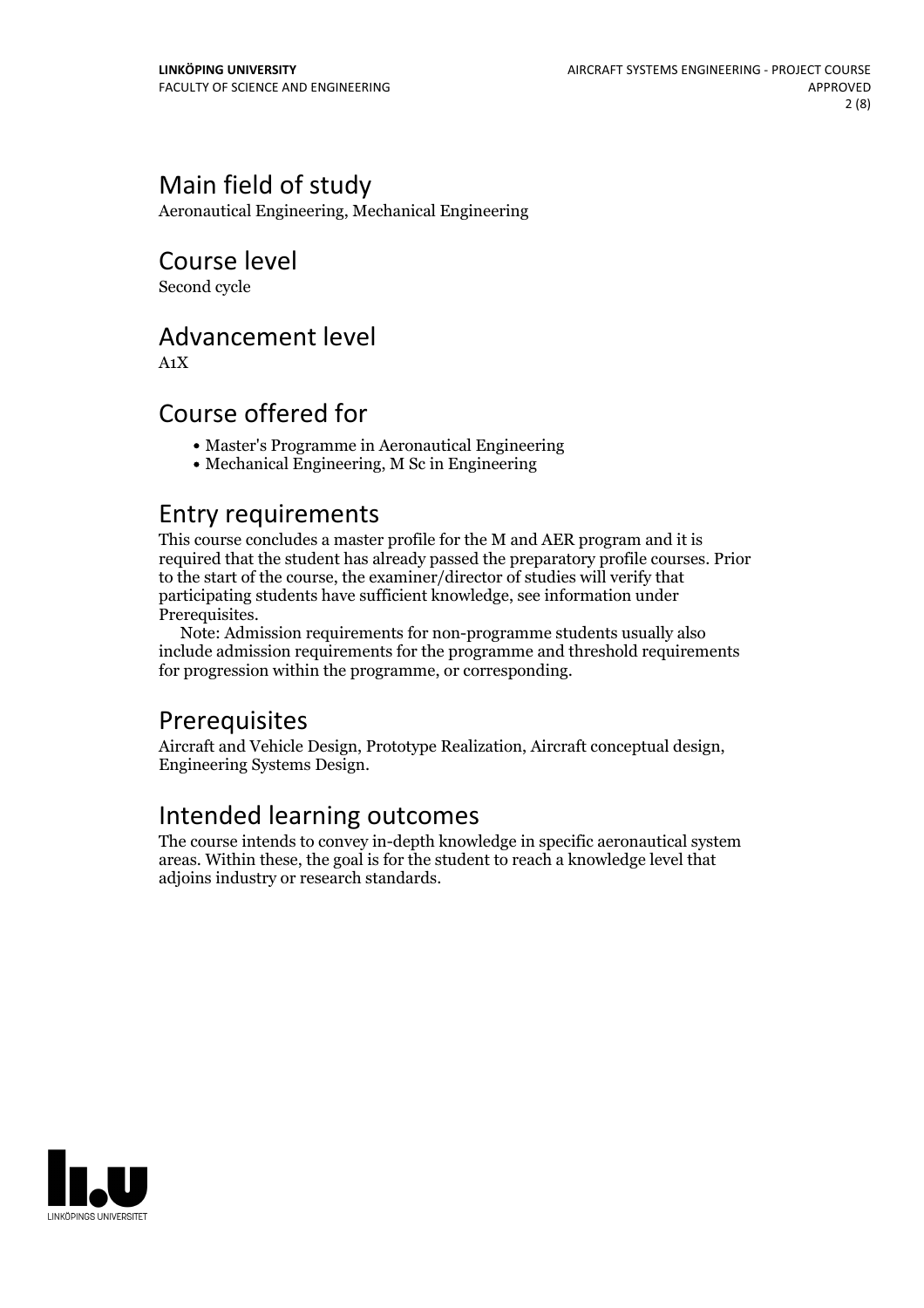## Course content

The course builds on experiences and results from TMAL07 "Prototype Realization" and intends to refine / analyze the design at a deeper level from a systems perspective. Focus lies in special areas such as:

- Flight testing
- Simulation
- Optimization and sensitivity analysis
- Flight mechanics and control systems
- Detailed design and CAD modeling

# Teaching and working methods

The project is done in smaller groups, or individually, and is provided weekly supervision. In addition to this, some seminar sessions are conducted. The form of work requires great individual responsibility and is preparatory for the forthcoming thesis project.

# Examination

| PRA <sub>1</sub> | Project work | 6 credits | U, 3, 4, 5 |  |
|------------------|--------------|-----------|------------|--|
|------------------|--------------|-----------|------------|--|

## Grades

Four-grade scale, LiU, U, 3, 4, 5

## Department

Institutionen för ekonomisk och industriell utveckling

# Director of Studies or equivalent

Mikael Axin

# Examiner

David Lundström

## Education components

Preliminary scheduled hours: 48 h Recommended self-study hours: 112 h

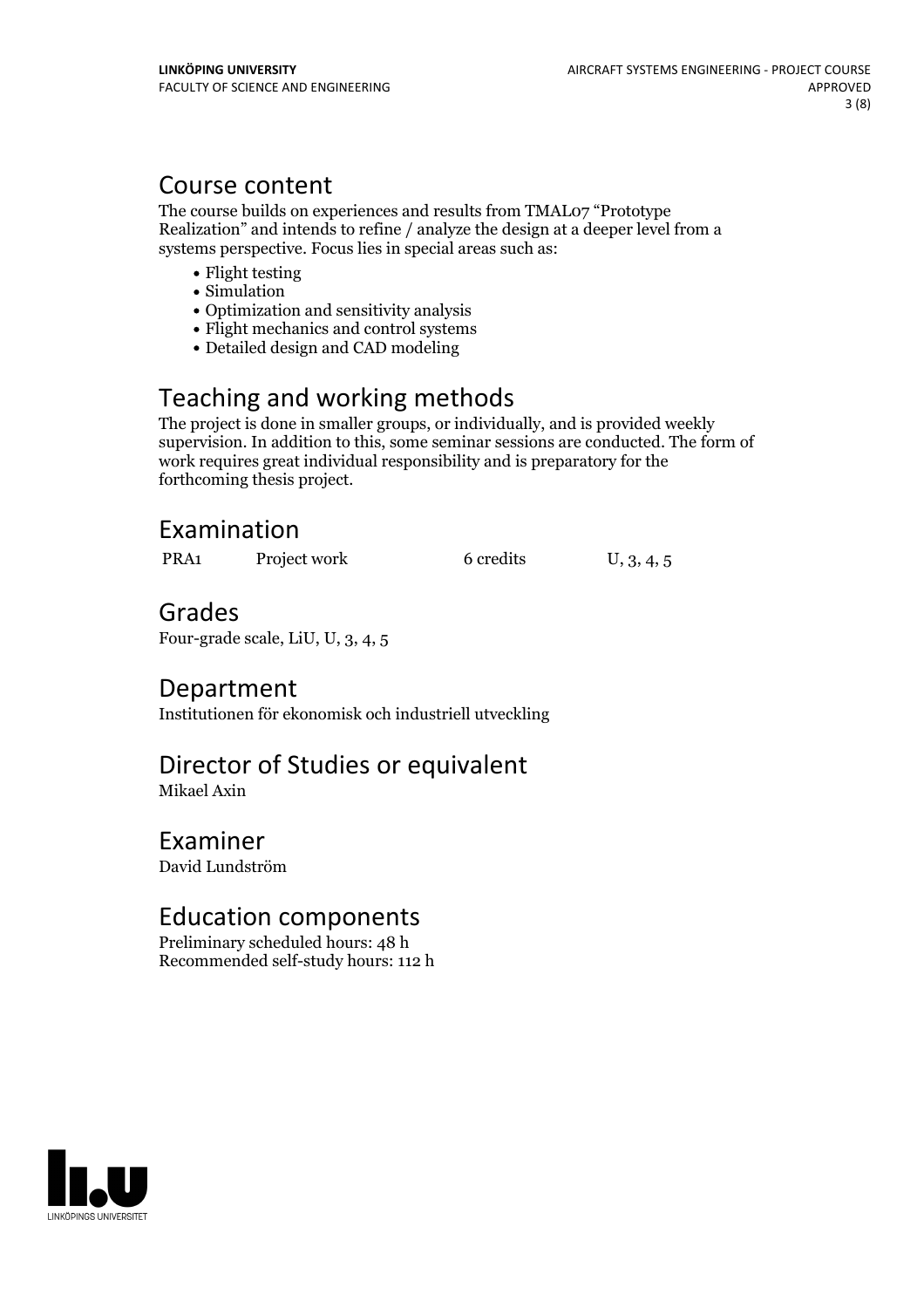# **Common rules**

## **Course syllabus**

A syllabus must be established for each course. The syllabus specifies the aim and contents of the course, and the prior knowledge that a student must have in order to be able to benefit from the course.

## **Timetabling**

Courses are timetabled after a decision has been made for this course concerning its assignment to a timetable module.

## **Interrupting a course**

The vice-chancellor's decision concerning regulations for registration, deregistration and reporting results (Dnr LiU-2015-01241) states that interruptions in study are to be recorded in Ladok. Thus, all students who do not participate in a course for which they have registered must record the interruption, such that the registration on the course can be removed. Deregistration from <sup>a</sup> course is carried outusing <sup>a</sup> web-based form: https://www.lith.liu.se/for-studenter/kurskomplettering?l=en.

## **Cancelled courses**

Courses with few participants (fewer than 10) may be cancelled or organised in a manner that differs from that stated in the course syllabus. The Dean is to deliberate and decide whether a course is to be cancelled or changed from the course syllabus.

## **Guidelines relatingto examinations and examiners**

For details, see Guidelines for education and examination for first-cycle and second-cycle education at Linköping University, http://styrdokument.liu.se/Regelsamling/VisaBeslut/917592.

An examiner must be employed as a teacher at LiU according to the LiU Regulations for Appointments

(https://styrdokument.liu.se/Regelsamling/VisaBeslut/622784). For courses in second-cycle, the following teachers can be appointed as examiner: Professor (including Adjunct and Visiting Professor), Associate Professor (including Adjunct), Senior Lecturer (including Adjunct and Visiting Senior Lecturer), Research Fellow, or Postdoc. For courses in first-cycle, Assistant Lecturer (including Adjunct and Visiting Assistant Lecturer) can also be appointed as examiner in addition to those listed for second-cycle courses. In exceptional cases, a Part-time Lecturer can also be appointed as an examiner at both first- and second cycle, see Delegation of authority for the Board of Faculty of Science and Engineering.

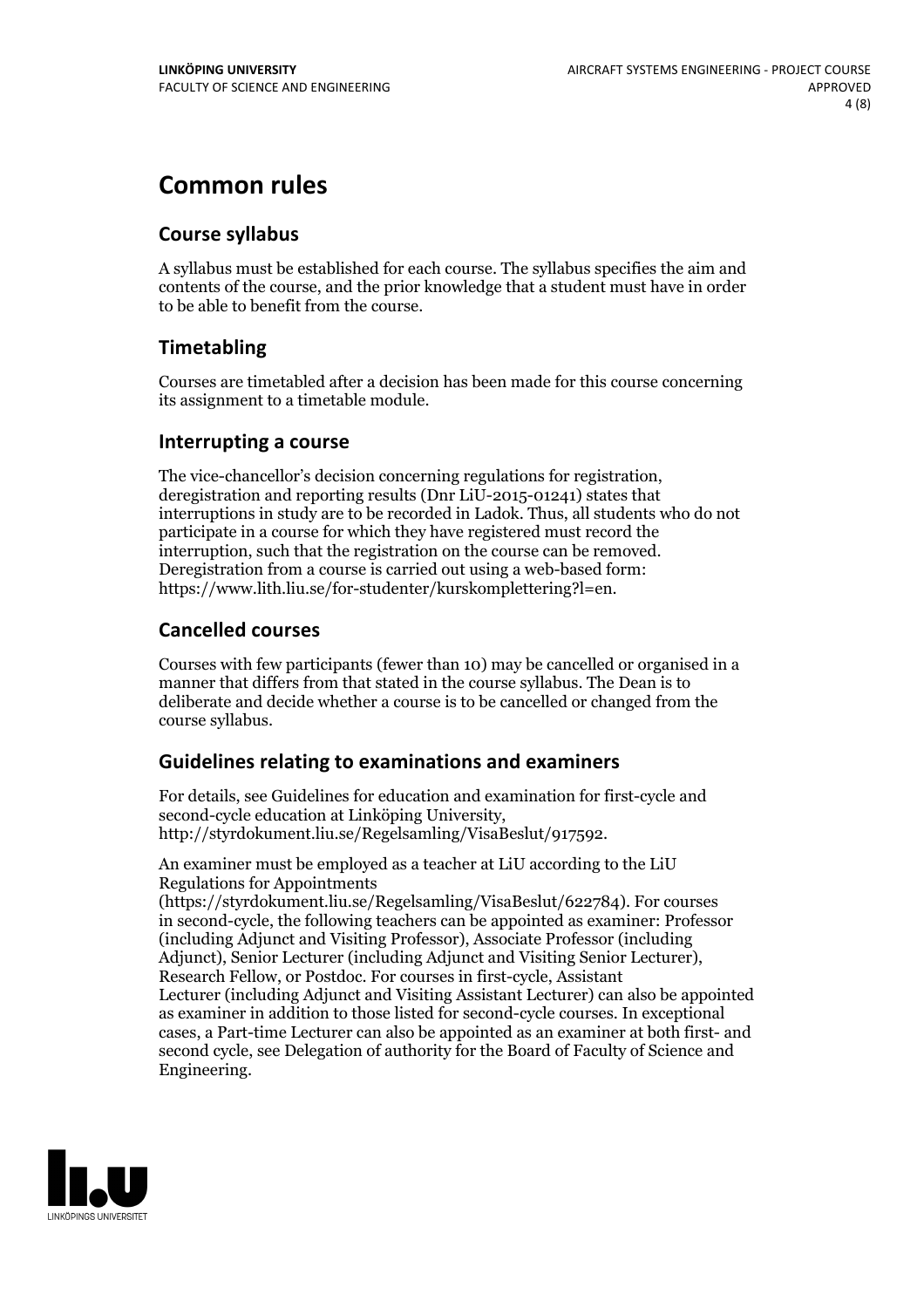## **Forms of examination**

#### **Examination**

Written and oral examinations are held at least three times a year: once immediately after the end of the course, once in August, and once (usually) in one of the re-examination periods. Examinations held at other times are to follow a decision of the board of studies.

Principles for examination scheduling for courses that follow the study periods:

- courses given in VT1 are examined for the first time in March, with re-examination in June and August
- courses given in VT2 are examined for the first time in May, with re-examination in August and October
- courses given in HT1 are examined for the first time in October, with re-examination in January and August
- courses given in HT2 are examined for the first time in January, with re-examination in March and in August.

The examination schedule is based on the structure of timetable modules, but there may be deviations from this, mainly in the case of courses that are studied and examined for several programmes and in lower grades (i.e. 1 and 2).

Examinations for courses that the board of studies has decided are to be held in alternate years are held three times during the school year in which the course is given according to the principles stated above.

Examinations for courses that are cancelled orrescheduled such that they are not given in one or several years are held three times during the year that immediately follows the course, with examination scheduling that corresponds to the scheduling that was in force before the course was cancelled or rescheduled.

When a course is given for the last time, the regular examination and two re-<br>examinations will be offered. Thereafter, examinations are phased out by offering three examinations during the following academic year at the same times as the examinations in any substitute course. If there is no substitute course, three examinations will be offered during re-examination periods during the following academic year. Other examination times are decided by the board of studies. In all cases above, the examination is also offered one more time during the academic year after the following, unless the board of studies decides otherwise.

If a course is given during several periods of the year (for programmes, or on different occasions for different programmes) the board or boards of studies determine together the scheduling and frequency of re-examination occasions.

#### **Registration for examination**

In order to take an examination, a student must register in advance at the Student Portal during the registration period, which opens 30 days before the date of the examination and closes 10 days before it. Candidates are informed of the location of the examination by email, four days in advance. Students who have not

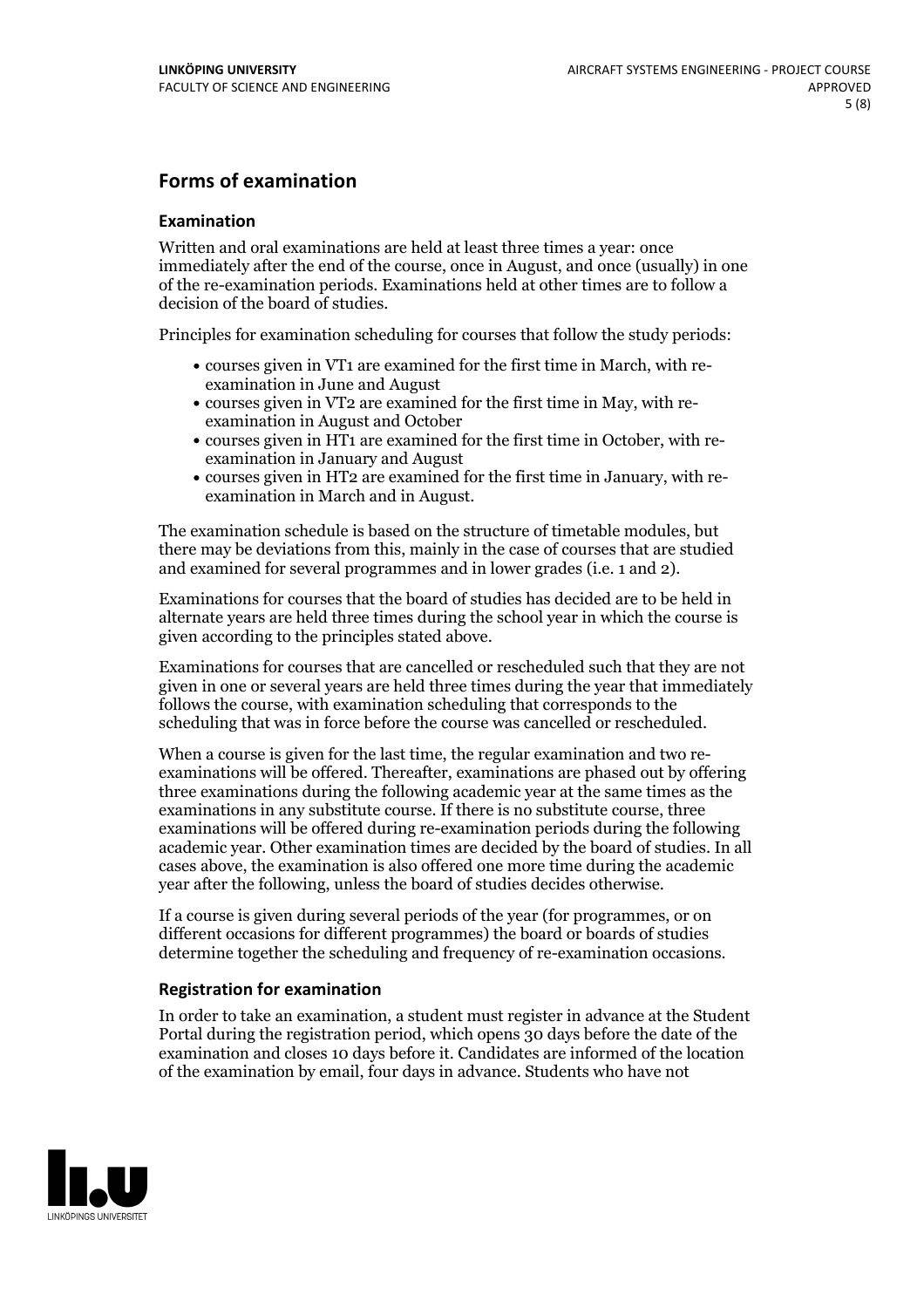registered for an examination run the risk of being refused admittance to the examination, if space is not available.

Symbols used in the examination registration system:

\*\* denotes that the examination is being given for the penultimate time.

\* denotes that the examination is being given for the last time.

#### **Code of conduct for students during examinations**

Details are given in a decision in the university's rule book: http://styrdokument.liu.se/Regelsamling/VisaBeslut/622682.

#### **Retakes for higher grade**

Students at the Institute of Technology at LiU have the right to retake written examinations and computer-based examinations in an attempt to achieve a higher grade. This is valid for all examination components with code "TEN" and "DAT". The same right may not be exercised for other examination components, unless otherwise specified in the course syllabus.

A retake is not possible on courses that are included in an issued degree diploma.

#### **Retakes of other forms of examination**

Regulations concerning retakes of other forms of examination than written examinations and computer-based examinations are given in the LiU guidelines

http://styrdokument.liu.se/Regelsamling/VisaBeslut/917592.

#### **Plagiarism**

For examinations that involve the writing of reports, in cases in which it can be assumed that the student has had access to other sources (such as during project work, writing essays, etc.), the material submitted must be prepared in accordance with principles for acceptable practice when referring to sources (references or quotations for which the source is specified) when the text, images, ideas, data,  $\vec{e}$  etc. of other people are used. It is also to be made clear whether the author has reused his or her own text, images, ideas, data, etc. from previous examinations, such as degree projects, project reports, etc. (this is sometimes known as "self- plagiarism").

A failure to specify such sources may be regarded as attempted deception during examination.

#### **Attempts to cheat**

In the event of <sup>a</sup> suspected attempt by <sup>a</sup> student to cheat during an examination, or when study performance is to be assessed as specified in Chapter <sup>10</sup> of the Higher Education Ordinance, the examiner is to report this to the disciplinary board of the university. Possible consequences for the student are suspension from study and a formal warning. More information is available at https://www.student.liu.se/studenttjanster/lagar-regler-rattigheter?l=en.

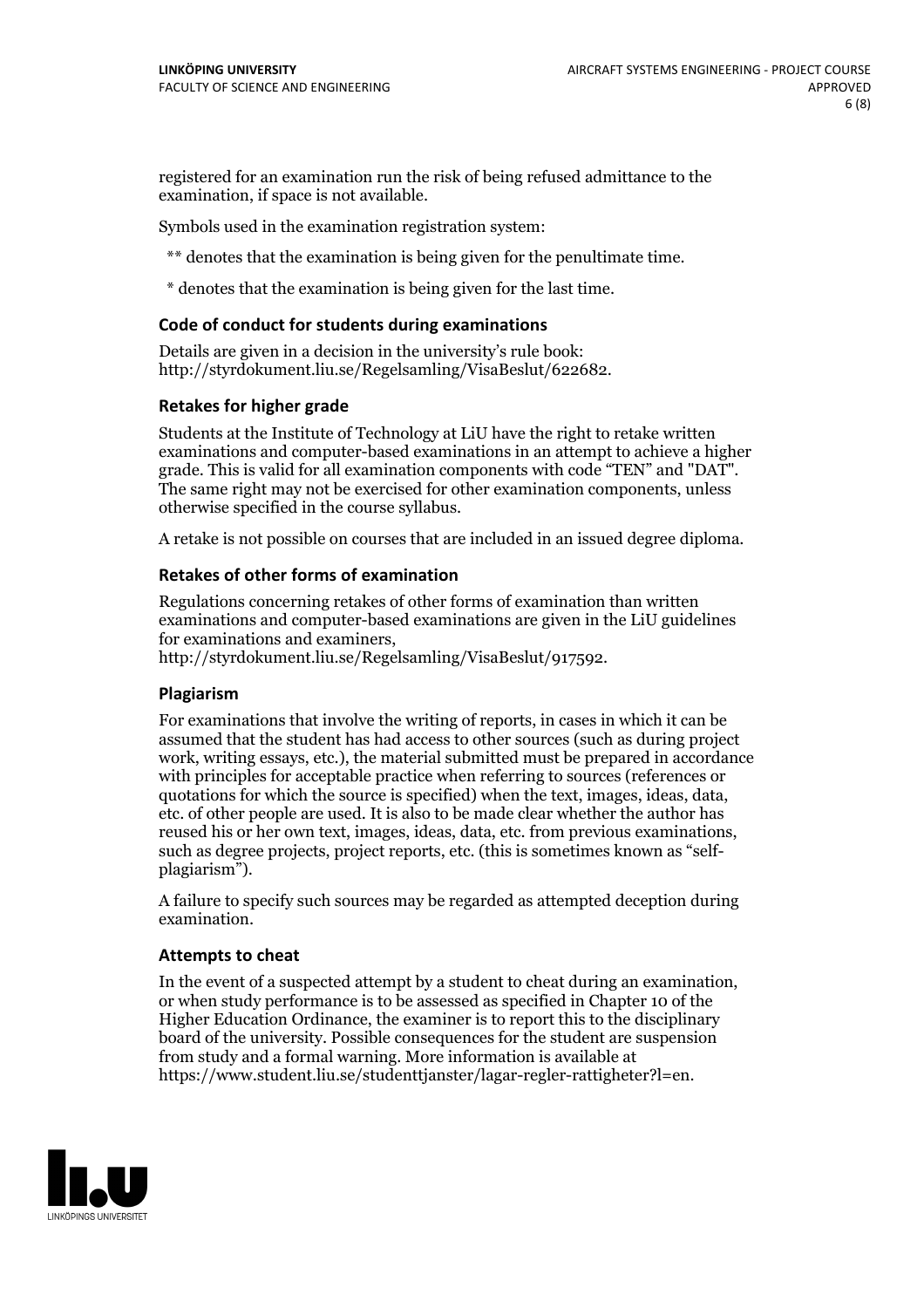## **Grades**

The grades that are preferably to be used are Fail (U), Pass (3), Pass not without distinction  $(4)$  and Pass with distinction  $(5)$ .

- 1. Grades U, 3, 4, 5 are to be awarded for courses that have written
- examinations. 2. Grades Fail (U) and Pass (G) may be awarded for courses with <sup>a</sup> large degree of practical components such as laboratory work, project work and group work. 3. Grades Fail (U) and Pass (G) are to be used for degree projects and other
- independent work.

### **Examination components**

- 
- 1. Grades U, 3, 4, <sup>5</sup> are to be awarded for written examinations (TEN). 2. Examination components for which the grades Fail (U) and Pass (G) may be awarded are laboratory work (LAB), project work (PRA), preparatory written examination (KTR), oral examination (MUN), computer-based
- examination (DAT), home assignment (HEM), and assignment (UPG). 3. Students receive grades either Fail (U) or Pass (G) for other examination components in which the examination criteria are satisfied principally through active attendance such as other examination (ANN), tutorial group (BAS) or examination item (MOM). 4. Grades Fail (U) and Pass (G) are to be used for the examination
- components Opposition (OPPO) and Attendance at thesis presentation (AUSK) (i.e. part of the degree project).

For mandatory components, the following applies: If special circumstances prevail, and if it is possible with consideration of the nature of the compulsory component, the examiner may decide to replace the compulsory component with another equivalent component. (In accordance with the LiU Guidelines for education and examination for first-cycle and second-cycle education at Linköping University, http://styrdokument.liu.se/Regelsamling/VisaBeslut/917592).

For written examinations, the following applies: If the LiU coordinator for students with disabilities has granted a student the right to an adapted examination for a written examination in an examination hall, the student has the right to it. If the coordinator has instead recommended for the student an adapted examination or alternative form of examination, the examiner may grant this if the examiner assesses that it is possible, based on consideration of the course objectives. (In accordance with the LiU Guidelines for education and examination for first-cycle and second-cycle education at Linköping University, http://styrdokument.liu.se/Regelsamling/VisaBeslut/917592).

The examination results for a student are reported at the relevant department.

## **Regulations (applyto LiU in its entirety)**

The university is a government agency whose operations are regulated by